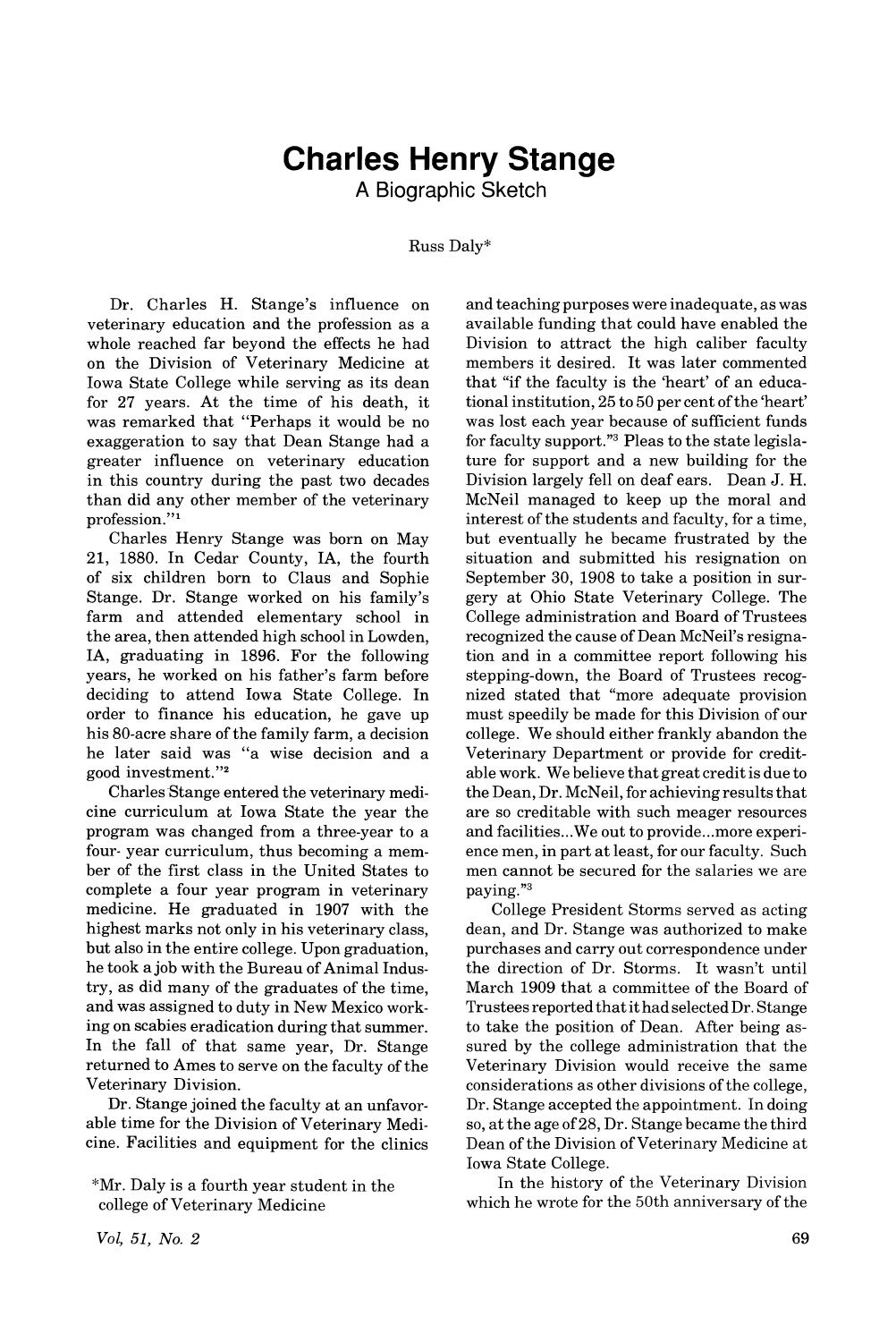Division, Dr. Stange states "...there was some hesitancy in accepting the appointment, as experience in organization or administrative work, which seemed so necessary, was not possessed by the appointee at that time. In fact, if there had not been a full realization at thattime ofDr. Stalker's (Dean, 1879-1900) experience and the difficulties encountered by Dean McNeil, it is doubtful if the appointment would have been accepted. Youth and inexperience sometimes lead persons into attempting things older and more experienced heads would not attempt."

Nevertheless, it was not long before Dean Stange had mapped out plans for future development of the Division, and later in the same year (1909) the Iowa legislature approved an appropriation in the amount of 150,000 for construction of the new veterinary buildings, which were completed in 1912. Dean Stange's first report to the president in 1910 indicated some of his visions for his division's role in the profession: "...the primary object of establishing this division was to afford and opportunity for those who wish to study veterinary medicine and to deal with problems of livestock sanitation in this state. The former, however, is the only mission this division has attempted to fulfill. The benefits of the division should be more far-reaching than this, because we fail in our mission if we become nothing more or less than administrators of medicine to animals."3

To improve efficiency in the division, in 1911, Dean Stange organized the division into five departments: anatomy and histology, physiology and pharmacology, pathology and bacteriology, surgery and obstetrics, and theory and practice. The layout of the five buildings that comprised the Veterinary Quadrangle facilitated this division, and to a certain extent, this departmental structure is still in place today.

Dean Stange was a substantial proponent of high entrance requirements for the veterinary curriculum. In 1911, Iowa State become the first veterinary school in the nation to require its entrants to be graduates of an accredited high school. In a speech he gave that year to the American Veterinary Medical Association (AVMA), Dean Stange contended, "In order to prevent the country from becoming saturated with semiqualified veterinarians, higher entrance requirements should be enforced and made attractive to desirable and qualified men, so barring the unqualified, and after admission, the course must be ofsufficient

length to permit thorough work without congesting for confusing, but rather aiming to enlighten and student."3 Dr. Stange;s view met with some disapproval at the meeting, especially from those members who were involved with the private veterinary schools of the time. Many ofthese people relied on high enrollments as a source of income for their schools and believed that more stringent requirements for admission would drastically reduce the number ofstudents enrolled. Formanyyears, thematter was a subject of much debate in veterinary education circles. Twenty years later, in 1931, the division raised its requirements to include one year of pre-veterinary work in college, again becomingthe first veterinary school in the nation to do so. The three or four years following Dean Stange's appointment could be considered a true turning point for the Division of Veterinary Medicine at Iowa State. With the construction of the new Veterinary Quadrangle and the continued strong support from the College administration and state legislature, the clinic cases, undergraduate enrollment, and number of new programs taken on by the Division increased almost as rapidly as the morale of the students and faculty. In response to an outbreak ofHog Cholera in 1931, Dr. Stange secured appropriations for development of a State Biological Laboratory. The laboratory produced serum for use in Iowa's control of hog cholera and was reported to have saved the state over \$3,000,000 in its first season. Dr. Stange was director of the laboratory and was the main organizer of hog cholera control in the state of Iowa.

At roughly the same time, and maybe as a result of the outbreak, funding was obtained for development ofa State Research Laboratory, of which Dr. Stange also served as director. This laboratory is now the Veterinary Medical Research Institute.

Dr. Stange joined the AVMA upon graduation in 1907 and served as a member of many of its committees, including the Publication Committee, the Intelligence and Education Committee, and the Journal, Resolution, Budget, and Policy Committees. He was a member of the first executive board elected after the AVMA reorganized in 1917. From 1913 to 1915, Dean Stange served as the chairman of the Committee on intelligence and Education, and in his report to the convention, he once again defined his vision about the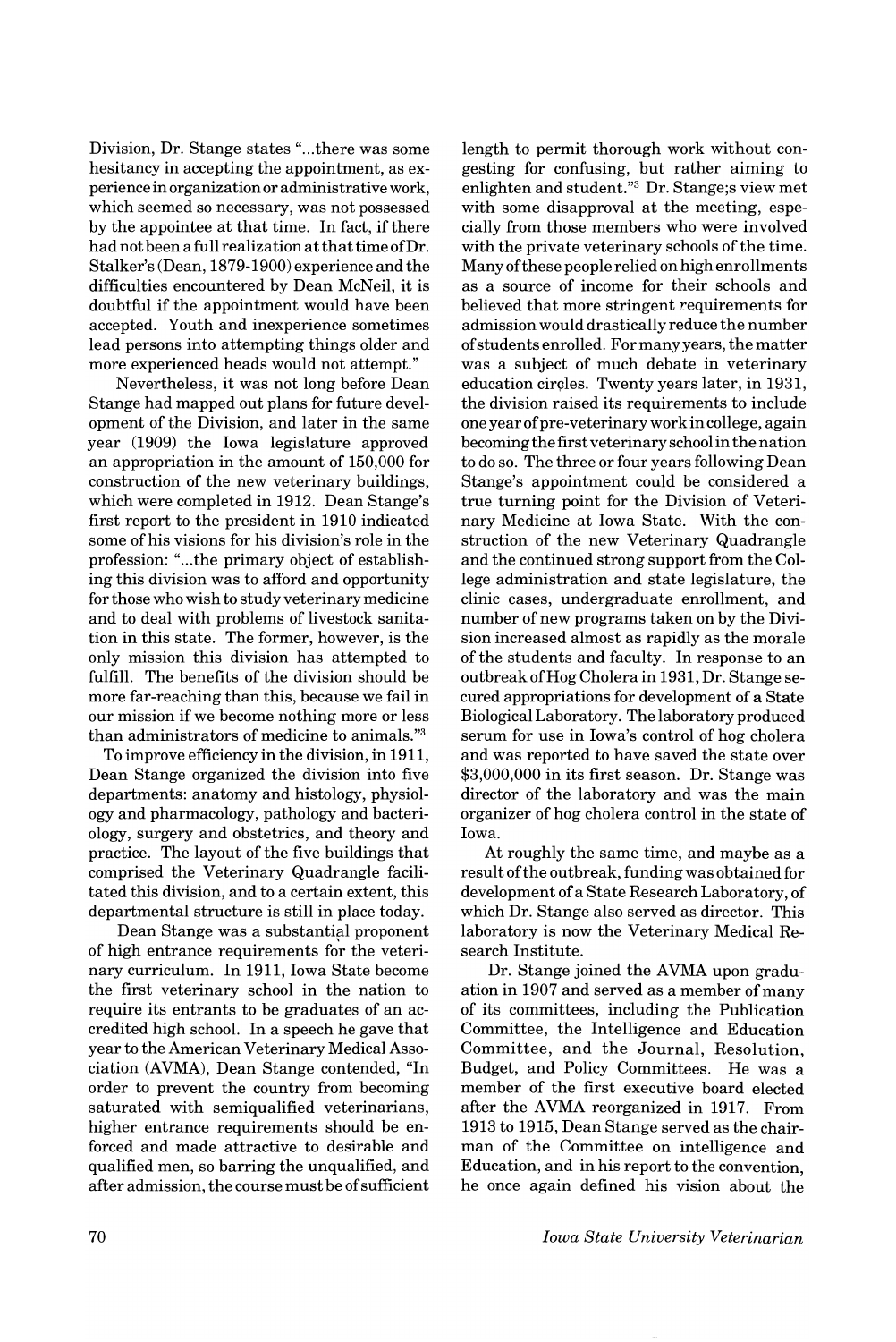profession and its educational system: "It is folly to deny that the veterinary profession of the coming years will be what the institutions of this country make it...We need men who are willing to practice a profession and not men looking for a commercial or business career. I venture to say that before our profession can reach the position of importance, trust, and dignity that it should occupy and which we all covet for it, it must mean more than an attractive opening to those who are casting about for opportunities to secure comparatively large monetary gains."4

In 1923, the convention, meeting in Montreal, elected himto the presidencyoftheAVMA. During his tenure, and in his address to the membership as president, Dr. Stange urged AVMA members to dwell on the inner workings of their organization and more on serving the interests of the nation. "This would not only be rendering a service but would bring deserved recognition to the profession. In spite of our scientific advancement...people will continue to require food and their health must be safeguarded. In the final analysis is this not the object of most of our efforts?"<sup>5</sup> Dr. Stange again demonstrated his vision of the future when he told the same audience. "It is my hope to see the time when veterinarians will be employed to keep herds healthy in a productive state, and advise keepers in regard to their care instead of attempting to treat already advanced or mishandled cases, which is often unprofitable to the owner and unsatisfactory to the veterinarian."5

Along with the administrative changes he made in the college and the new programs for which he helped obtain funds, Dean Stange also provided the impetus for a number of teaching and student-relatedinnovations. In 1914,funds were appropriated for a Veterinary Practitioners' Short Course, the first of which saw about 70 veterinarians in attendance. The participants were offered lectures, demonstrations and a chance to discuss their experiences in the field with others in the group. In the same year a highly successful experiment was conducted in which senior veterinary students were assigned to work with veterinarians for a twoweek period in order to give the students a better sense of a veterinarian's line of work. This concept continues today at Iowa State in the form of preceptorships utilized by senior students. It was Dean Stange who originated the idea of creating Student Chapters of the AVMA, and during histenure as dean, chapters were organized in every veterinary school inthe nation and in Canada, including the Iowa State Student Chapter of the AVMA, organized in 1927.

In 1930, Dr. Stange served as an official delegate to the Eleventh International Veterinary Congress in London. In the same year, the Bureau of Education of the U.S. Department of the Interior asked him to carry out a survey and report on veterinary education in the United States. As the AVMA Journal would later state, "This was an extremely important assignment and, at the same time, a distinct recognition of the outstanding ability of Dr. Stange in the field of veterinary education."<sup>1</sup> He continued to be an advocate for members of his profession to fully serve the public and as a result, encouraged veterinary schools to increase their enrollments lest the numbers of practitioners decline: "As long as our profession is not crowded there will be no urge for young men with veterinary training to permeate into all the fields which veterinary medicine could best serve."6

Dr. Margaret Sloss, who served on the Veterinary faculty under Dean Stange, painted a personal picture ofDr. Stange in a 1948 article, and reveals much about the man when she stated, "He was well-versed in all phases of veterinarywork and he accumulated this knowledge by keeping in constant touch with all members of his staff. He spent hours visiting the various departments of his division, not only with heads and professors, but also with the laboratory help making it a point to acquaint himself with the problems as well as with the progress of the work. No staff member ever hesitated to ask his advice or failed to get a direct answer."2 Dr. Stange spent much ofhis spare time working at home in his metal and woodworking shop, and with his flower garden and lily pool. He was an avid fisherman and vacationed in northern Minnesota, where he owned a log cabin, which he had a part in building. He was also an accomplished photographer who equipped and utilized his own darkroom.

On April 26, 1936, as construction progressed on a new modern clinic buildingwhich he helped plan and obtain funds for, Dean Stange passed away from a heart attack which struck him as he dug dandelions in his yard. At the time ofhis